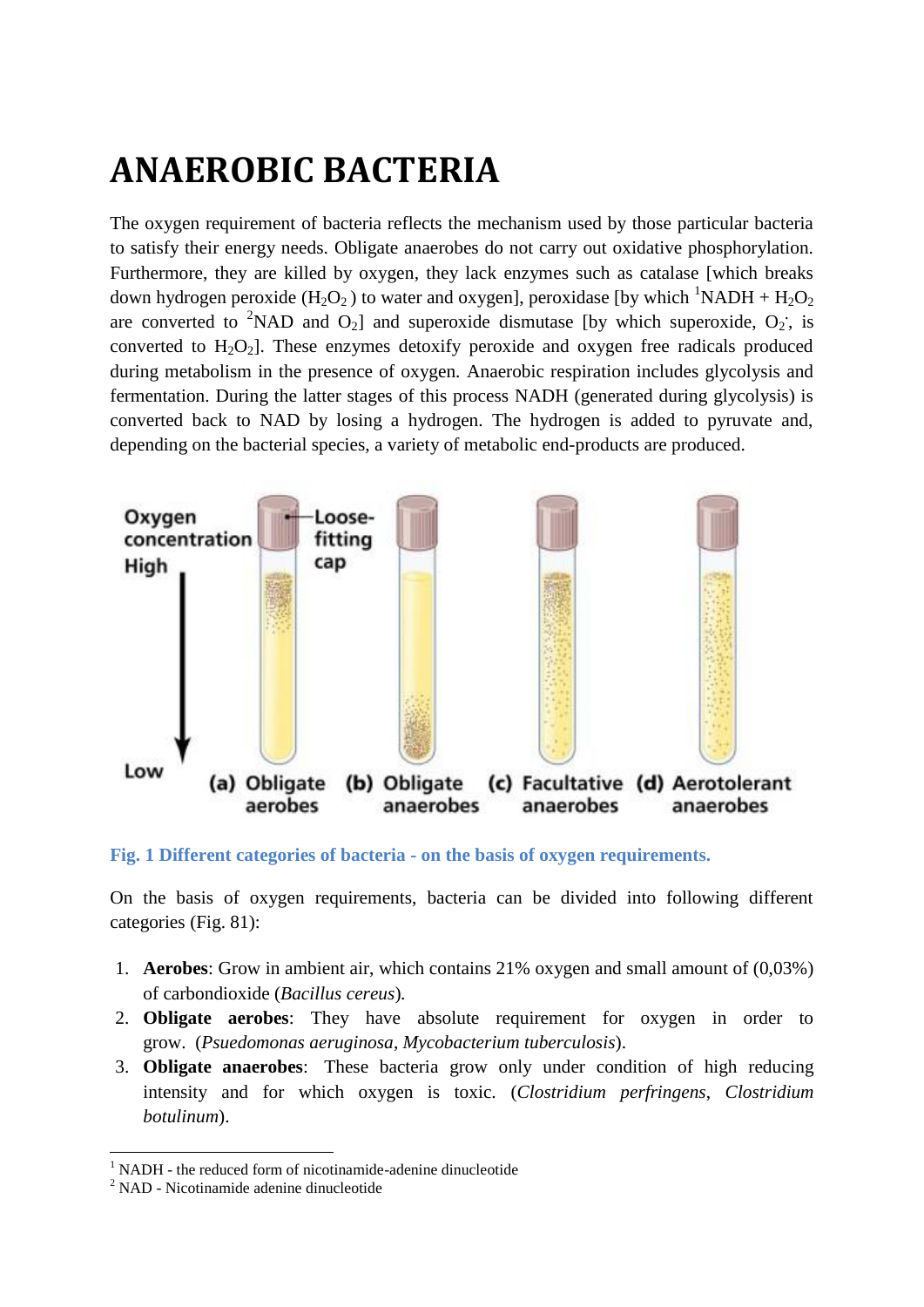- 4. **Facultative anaerobes**: They are capable of growh under both aerobic and anaerobic conditions. (Enterobacteriaceae group, *Staphylococcus aureus*).
- 5. **Aerotolerant anaerobes**: Are anaerobic bacteria that are not killed by exposure to oxygen.
- 6. **Capnophiles**: Capnophilic bacteria require increased concentration of carbondioxide (5% to 10%) and approximately 15% oxygen. This condition can be achieved by a candle jar (3% carbondioxide) or carbondioxide incubator, jar or bags. (*Haemophilus influenzae*, *Neisseria gonorrhoeae*).
- 7. **Microaerophiles:** Microaerophiles are those groups of bacteria that can grow under reduced oxygen (5% to 10%) and increased carbondioxide (8% to 10%). Higher oxygen tensions may be inhibitory to them. This environment can be obtained in specially designed jars or bags. (*Campylobacter jejuni*, *Helicobacter pylori*).

Aerobes can survive in the presence of oxygen only by virtue of an elaborate system of defenses. Without these defenses key enzyme systems in the organisms fail to function and the organisms die. Obligate anaerobes, which live only in the absence of oxygen, do not possess the defenses that make aerobic life possible and therefore can not survive in air. The tolerance to oxygen is related to the ability of the bacterium to detoxify superoxide and Hydrogen peroxide, produced as byproduct of aerobic respiration.



#### Aerobic or Facultative Bacteria



**Fig. 2 Metabolism of Anaerobic and Aerobic or Facultative bacteria.**

The assimilation of glucose in aerobic condition results in the terminal generation of free radical superoxide  $(O_2)$ . The superoxide is reduced by the enzyme superoxide dismutase to oxygen gas and Hydrogen peroxide  $(H_2O_2)$ .

Subsequently, the toxic hydrogen peroxide generated in this reaction is converted to water and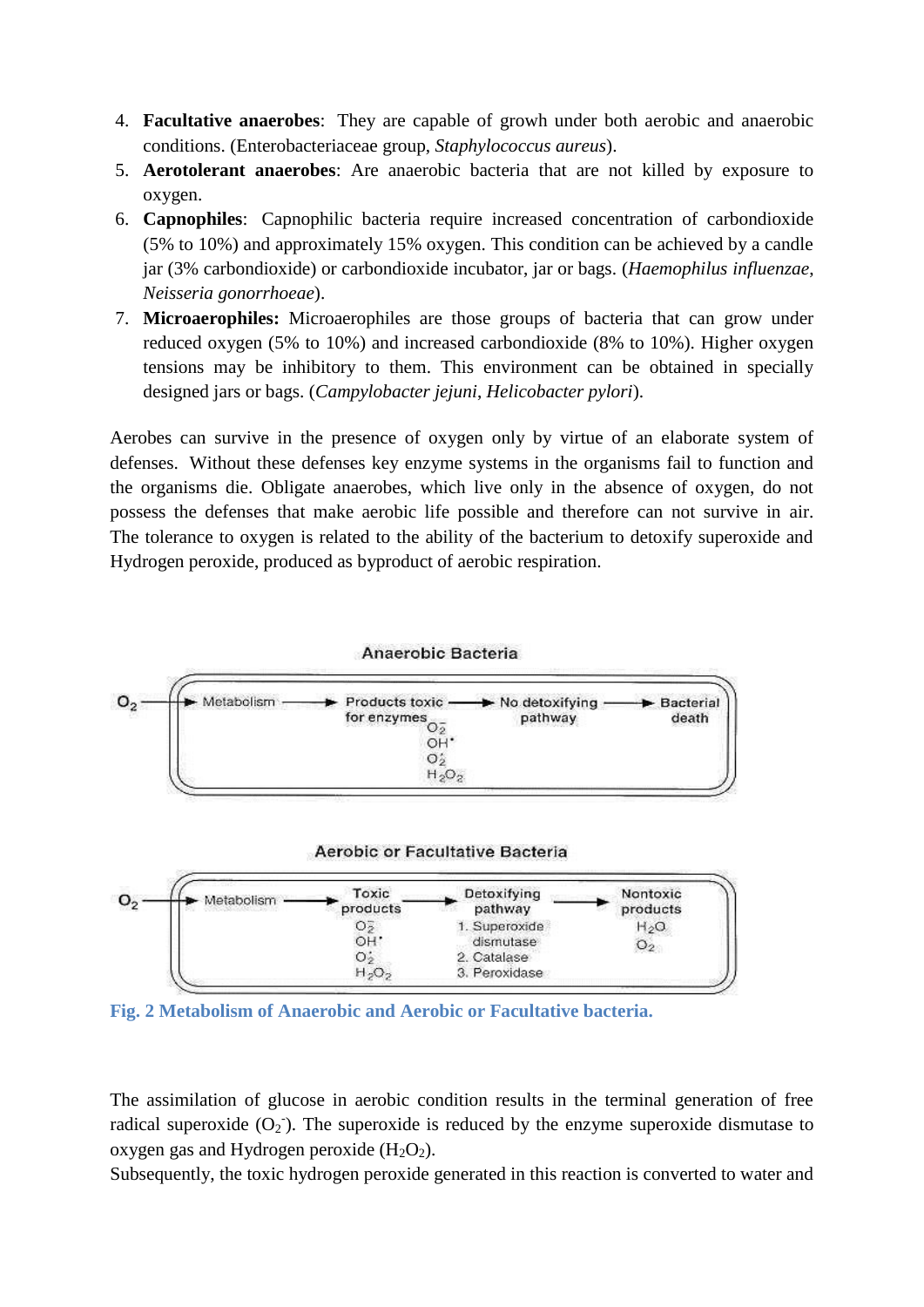oxygen by the enzyme catalase, which is found in aerobic and facultative anaerobic bacteria, or by various peroxidases which are found in several aerotolerant anaerobes.

| <b>.ANAEROBIC NON - SPORE - FORMERS</b> |                         |
|-----------------------------------------|-------------------------|
| <b>Gram-negative rods</b>               | <b>Bacteroides</b>      |
|                                         | Fusobacterium           |
| <b>Gram-positive rods</b>               | Actinomyces             |
|                                         | Eubacterium             |
|                                         | Bifidobacterium         |
|                                         | Lactobacillus           |
|                                         | Propionibacterium       |
| Gram-positive cocci                     | Peptostreptococcus      |
|                                         | Peptococcus             |
| <b>Gram-negative cocci</b>              | Veillonella             |
|                                         | Acidominococcus         |
| <b>ANAEROBIC SPORE - FORMERS</b>        |                         |
|                                         | Clostridium tetani      |
| <b>Gram-positive rods</b>               | Clostridium perfringens |
|                                         | Clostridium botulinum   |

**Table 1 Anaerobic bacteria - non-spore-formers and spore-formers.**

# **CLOSTRIDIA**

#### *Clostridium tetani* **(TETANUS)**

*Clostridium tetani,* a Gram-positive rod that forms a terminal spore (Fig. 85), is commonly found in the soil, dust and animal feces. Contamination of wounds, which provide anaerobic conditions, can lead to spore germination and tetanus, a relatively rare, but frequently fatal disease. Tetanus is also know as lockjaw because of the patient's inability to open the mouth as a result of muscle paralysis.

Infection usually occurs when spores (in dirt, feces or saliva) enter wounds and scratches where they germinate and produce tetanus toxin. The organism is non-invasive and thus remains in the local wound.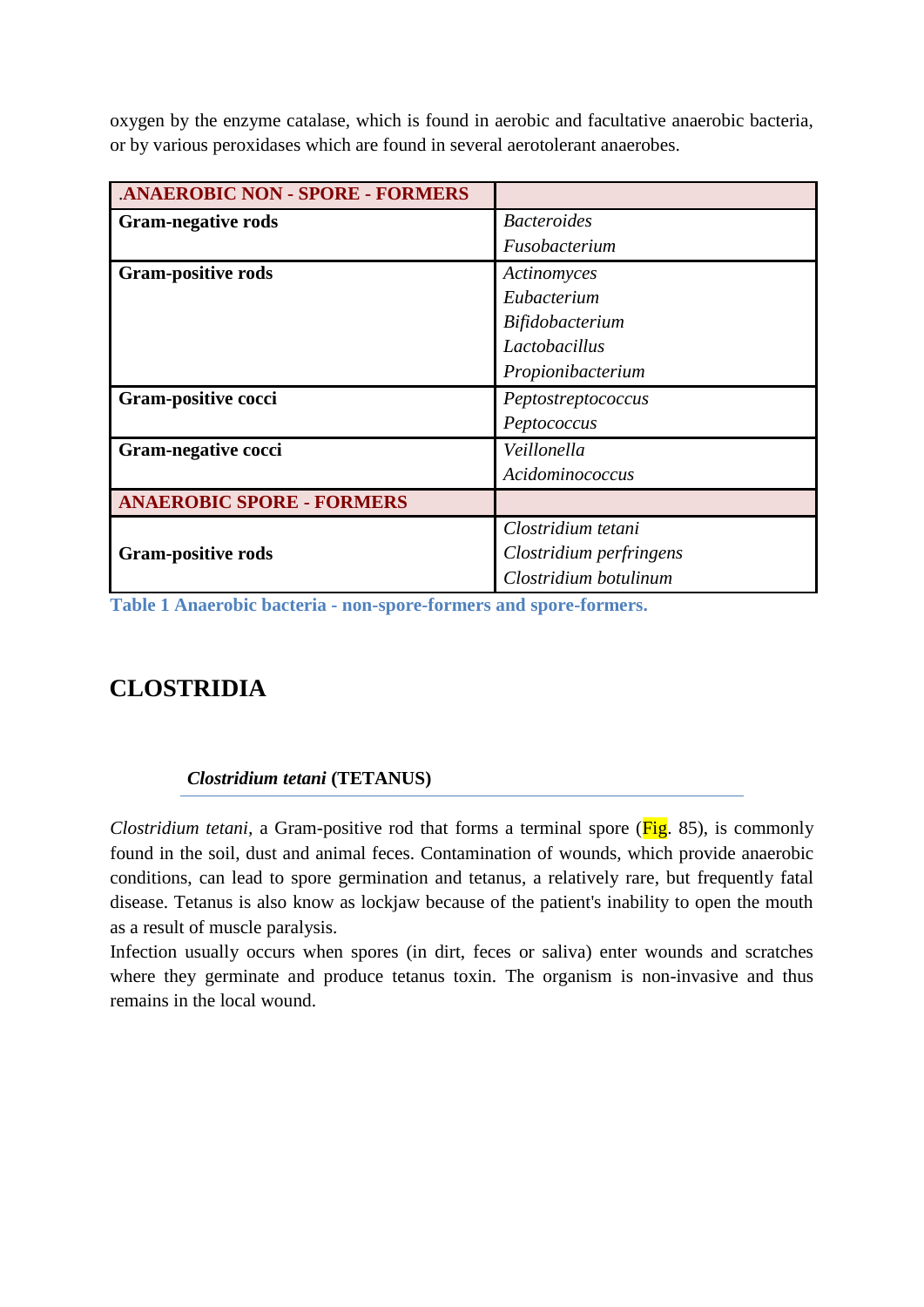

**Fig. 3 Tetanospasmin – mode of action.**

The exotoxin (tetanospasmin) binds to ganglioside receptors on inhibitory neurones in central nervous system. The effect of the toxin - to block the release of inhibitory neurotransmitters (glycine and gamma-amino butyric acid) - it produces the generalized muscular spasms characteristic of tetanus. This stops nerve impulse transmission to muscle leading to spastic paralysis. The toxin can act at peripheral motor nerve end plates, the brain, spinal cord and also in the sympathetic nervous system. It is transported within the axon and across synaptic junctions until it reaches the central nervous system. Because inhibitory neurons are involved, the result is unopposed muscle contraction.

In generalized tetanus, the most common form, the patient typically experiences lockjaw (trismus). This is a stiffness of the jaw muscles that results in inability to open the mouth or swallow leading to the appearance of a sardonic smile (*risus sardonicus*). Cephalic tetanus is a rare infection involving the middle ear. It can affect cranial nerves. Local tetanus is also rare and manifests itself as localized muscle contractions in the area of infection.

#### *Clostridium perfringens (GAS GANGRENE)*

*Clostridium perfringens,* a gram positive rod, causes wound colonization (gas gangrene) after soil, and to a lesser extent intestinal tract, contamination.

The organism produces several tissue degrading enzymes (including lecithinase [alpha toxin], proteolytic and saccharolytic enzymes).



Clean wound **Fig. 84 Gas gangrene.**



Gangrenous wound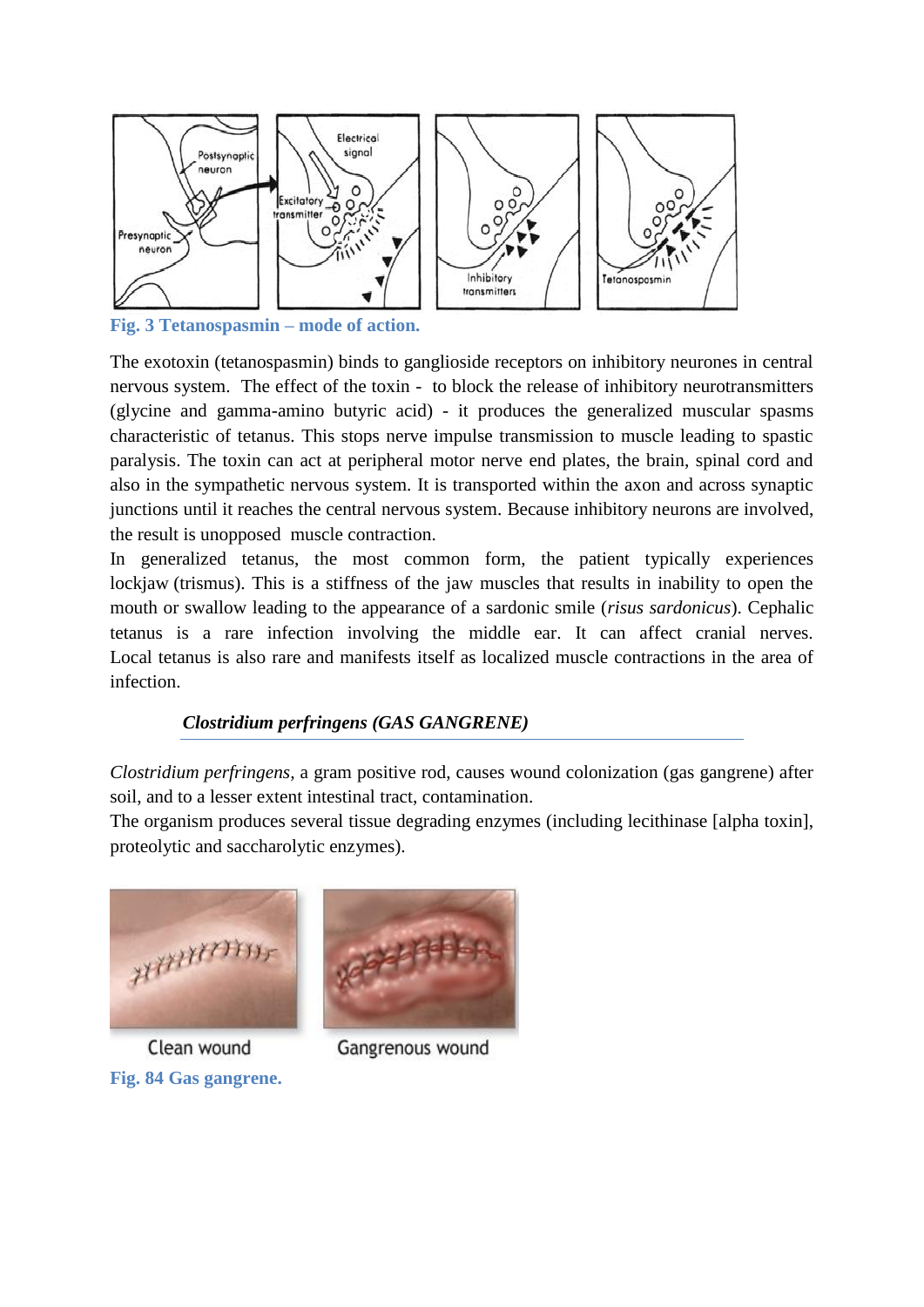Necrosis and destruction of blood vessels and the surrounding tissue, especially muscle, result (myonecrosis is a condition of necrotic damage, specific to muscle tissue) (Fig. 84). This creates an anaerobic environment in adjacent tissue and the organism spreads systemically.

#### *Clostridium botulinum (BOTULISM)*

It is a serious paralytic illness caused by *Clostridium botulinum.* The toxin (only types A, B, E and F cause illness in humans) binds to receptors on peripheral nerves, where acetylcholine is the neurotransmitter and inhibits nerve impulses (Fig. 85). Flaccid paralysis and often death (from respiratory and/or cardiac failure) ensue.

The organism does not grow in the gut, but pre-formed exotoxin from prior germination of spores may be present in inadequately autoclaved canned food (usually at home). The toxin is heat labile and can be destroyed if heated at 80°C for 10 minutes or longer.



**Fig. 45 Botulotoxin – mode of action.**

The incidence of the disease is low, but the disease is of considerable concern because of its high mortality rate if not treated immediately and properly. Botulism can be prevented by using food preservation methods that are designed to inhibit the growth of *C. botulinum*. For example, low acid (pH  $>$  4.4) canned foods are heat treated to 121<sup>o</sup>C for 3 min (known as the "botulism cook") or equivalent.

#### *Clostridium difficile* **(PSEUDOMEMBRANOUS COLITIS)**

*Clostridium difficile* causes antibiotic-associated diarrhea (AAD) and more serious intestinal conditions such as **colitis** and **pseudomembranous colitis** in humans. These conditions generally result from overgrowth of *Clostridium difficile* in the colon, usually after the normal intestinal microbiota flora has been disturbed by antimicrobial chemotherapy. People in good health usually do not get *C. difficile* disease. Individuals who have other conditions that require prolonged use of antibiotics and the elderly are at greatest risk. Also, individuals who have recently undergone gastrointestinal surgery, or have a serious underlying illness, or who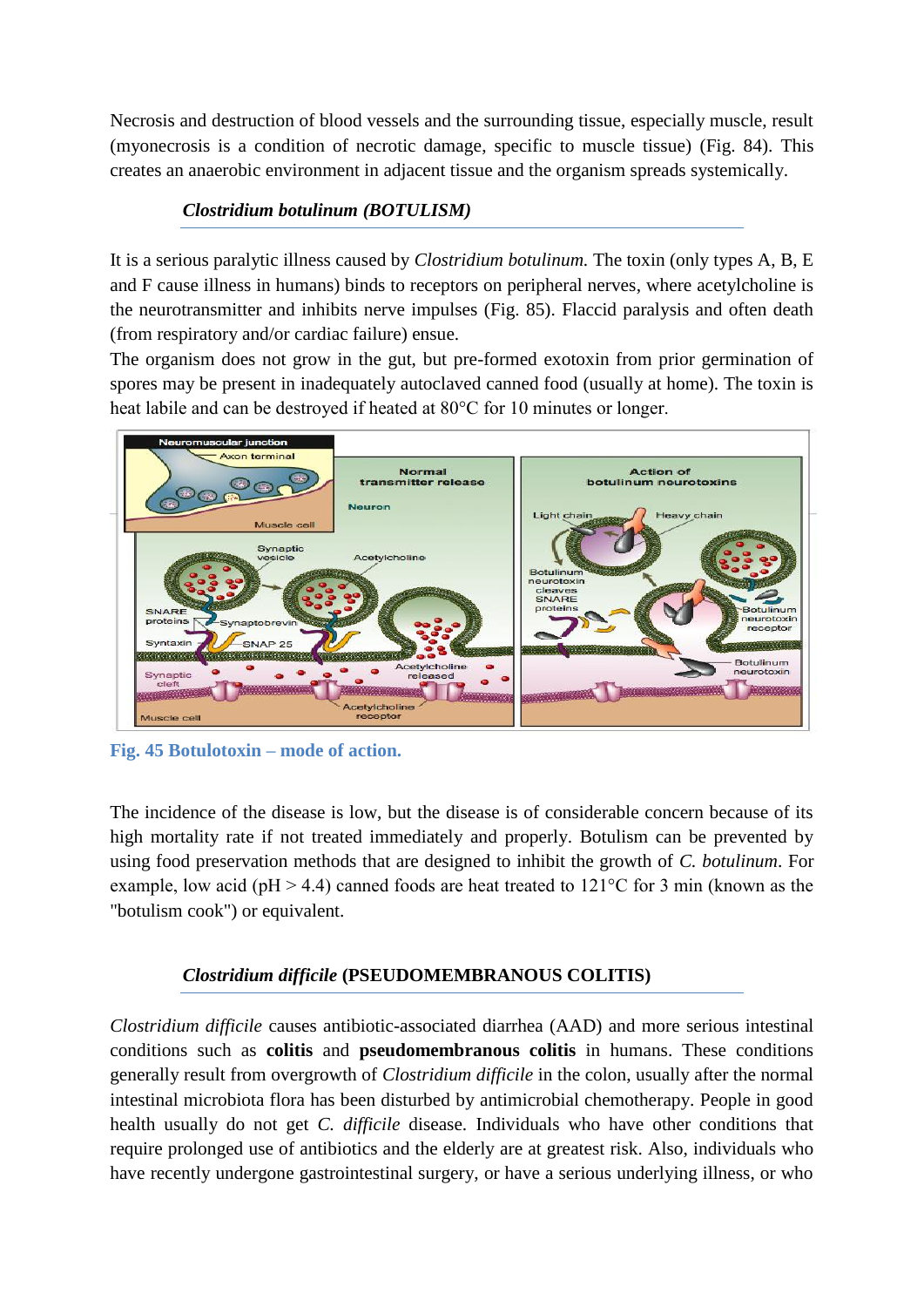are immunocompromised, are at risk. *C. difficile* produces two toxins. **Toxin A** is referred to as an enterotoxin because it causes fluid accumulation in the bowel. **Toxin B** is an extremely lethal (cytopathic) toxin.

# **LABORATORY DIAGNOSIS OF ANAEROBIC BACTERIA**

Anaerobes are normally found within certain areas of the body but result in serious infection when they have access to a normally sterile body fluid or deep tissue that is poorly oxygenated. Some anaerobes normally live in the crevices of the skin, in the nose, mouth, throat, intestine, and vagina. Injury to these tissues (cuts, puncture wounds, or trauma) especially at or adjacent to the mucous membranes allows anaerobes entry into otherwise sterile areas of the body and is the primary cause of anaerobic infection. A second source of anaerobic infection occurs from the introduction of spores into a normally sterile site. Sporeproducing anaerobes live in the soil and water, and spores may be introduced via wounds, especially punctures. Anaerobic infections are most likely to be found in persons who are immunosuppressed, those treated recently with broad-spectrum antibiotics , and persons who have a decaying tissue injury on or near a mucous membrane, especially if the site is foulsmelling. The identification of anaerobes is highly complex, and laboratories may use different identification systems. Organisms are identified by their: colonial and microscopic morphology,

- growth on selective media,
- oxygen tolerance,
- biochemical characteristics (these include sugar fermentation, bile solubility, esculin, starch, and gelatin hydrolysis, casein and gelatin digestion, catalase, lipase, lecithinase, and indole production, nitrate reduction, volatile fatty acids as determined by gas chromatography)
- susceptibility to antibiotics (by the microtube broth dilution method).

# **ANAEROBIC INFECTIONS – SPECIMEN COLLECTION**

The keys to effective anaerobic bacteria cultures include collecting a contamination-free specimen and protecting it from oxygen exposure. Anaerobic bacteria cultures should be obtained from an appropriate site without the health care professional contaminating the sample with bacteria from the adjacent skin, mucus membrane, or tissue. Swabs should be avoided when collecting specimens for anaerobic culture because cotton fibers may be detrimental to anaerobes. Abscesses or fluids can be aspirated using a sterile syringe that is then tightly capped to prevent entry of air. Tissue samples should be placed into a degassed bag and sealed, or into a gassed out screw top vial that may contain oxygen-free prereduced culture medium and tightly capped. The specimens should be plated as rapidly as possible.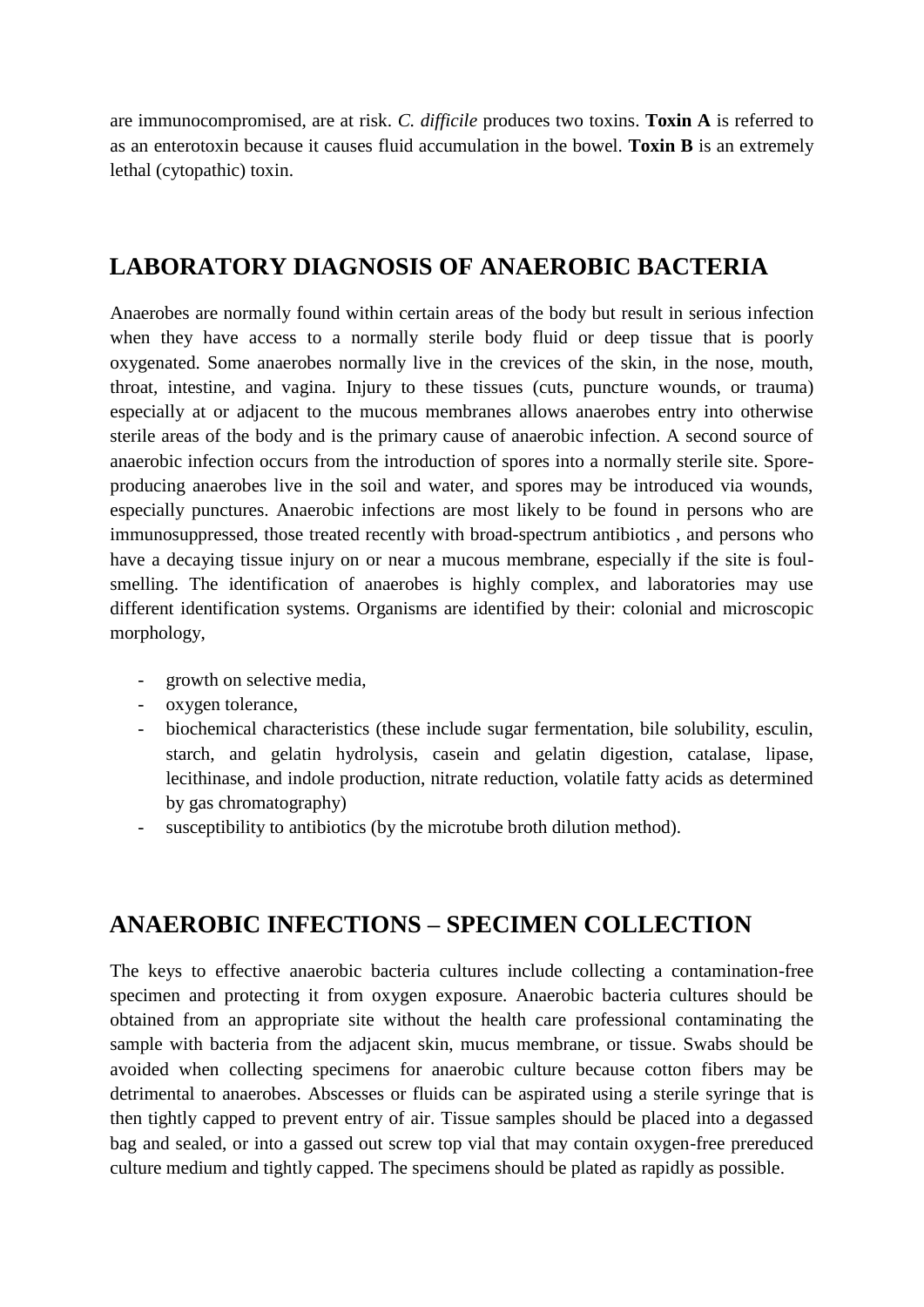# **ANAEROBIC BACTERIA - GRAM STAIN**

#### **Gram-positive anaerobes**

**Gram-positive** anaerobes include the following:

- *Actinomyces* (head, neck, pelvic infections; aspiration pneumonia)
- *Bifidobacterium* (ear infections, abdominal infections)
- *Clostridium* (gas, gangrene, food poisoning, tetanus, pseudomembranous colitis)
- *Peptostreptococcus* (oral, respiratory, and intra-abdominal infections)
- *Propionibacterium* (shunt infections)



*Clostridium tetani* is Gram-positive, spore producing, motile bacterium. The organism produces terminal spores within a swollen sporangium giving it a distinctive drumstick appearance (Fig. 86). Although the bacterium has a typical Gram-positive cell wall, it may stain Gram-negative or Gram-variable, especially in older cells.



**Fig. 67** *Clostridium botulinum* **- Gram stain.**

*Clostridium botulinum* is a large, Gram-positive, spore-forming, rod-shaped motile anaerobic bacterium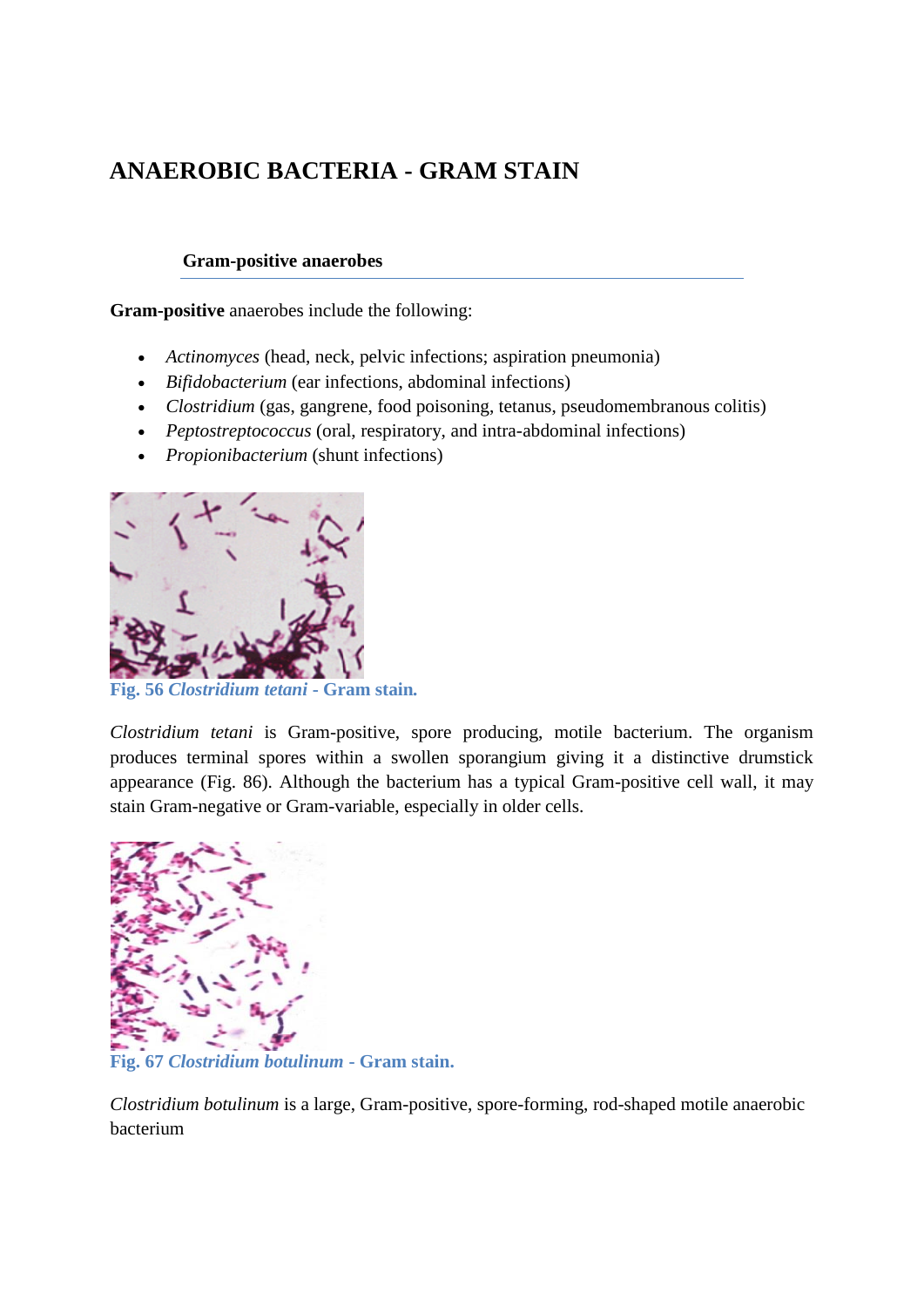

**Fig. 78** *Peptostreptococcus* **sp. - Gram stain.**

Peptostreptococci are anaerobic, non-spore-forming, non-motile, Gram-positive cocci that occur singly, in pair, tetrads, short chains or clusters (Fig. 88).



**Fig. 88** *Propionibacterium acnes* **- Gram stain.**

*Propionibacterium acnes* are small Gram-positive, non-spore-forming, pleomorphic bacilli.



#### **Fig. 90 Actinomycetes - Gram stain.**

Actinomycetes are Gram-positive obligate anaerobes, non-spore-forming, fungus-like bacteria that form filamentous branches (known to reside in the mouth and in the intestinal tract).

#### **Gram-negative anaerobes**

**Gram-positive** anaerobes include the following: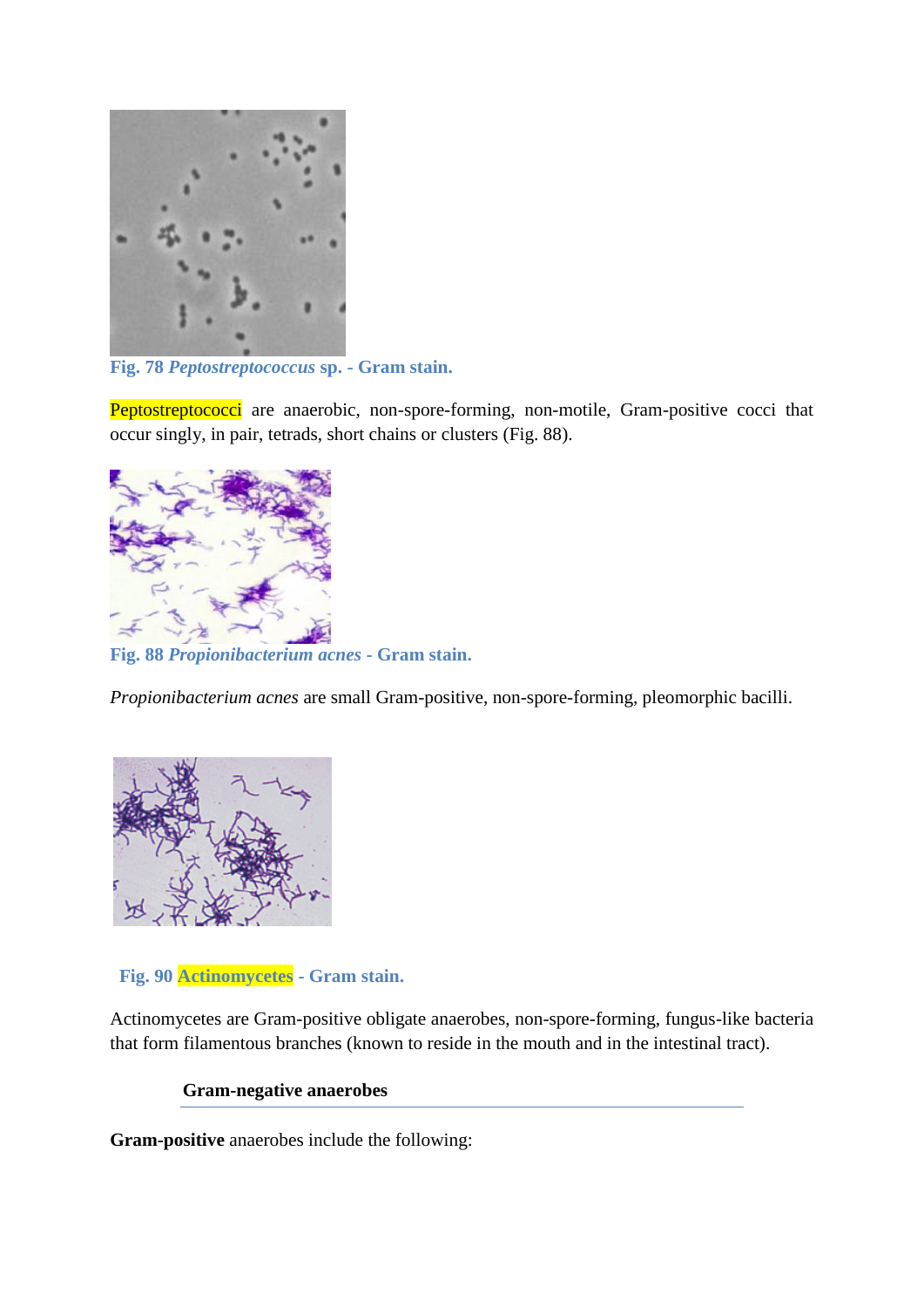- *Bacteroides* (the most commonly found anaerobes in cultures; intra-abdominal infections, rectal abscesses, soft tissue infections, liver infection)
- *Fusobacterium* (abscesses, wound infections, pulmonary and intracranial infections)
- *Porphyromonas* (aspiration pneumonia, periodontitis)
- *Prevotella* (intra-abdominal infections, soft tissue infections)



**Fig. 91 Bacteroides - Gram stain.**

*Bacteroides* sp. are Gram-negative rods, non-spore-forming, they do produce a very large capsule.



**Fig. 102 Fusobacterium - Gram stain.**

*Fusobacterium:* Gram-negative bacilli, spindle-shaped cells with sharp ends.



#### **Fig. 113 Veillonella - Gram stain.**

*Veillonella:* Gram-negative non-motile diplococci, normal flora of the mouth.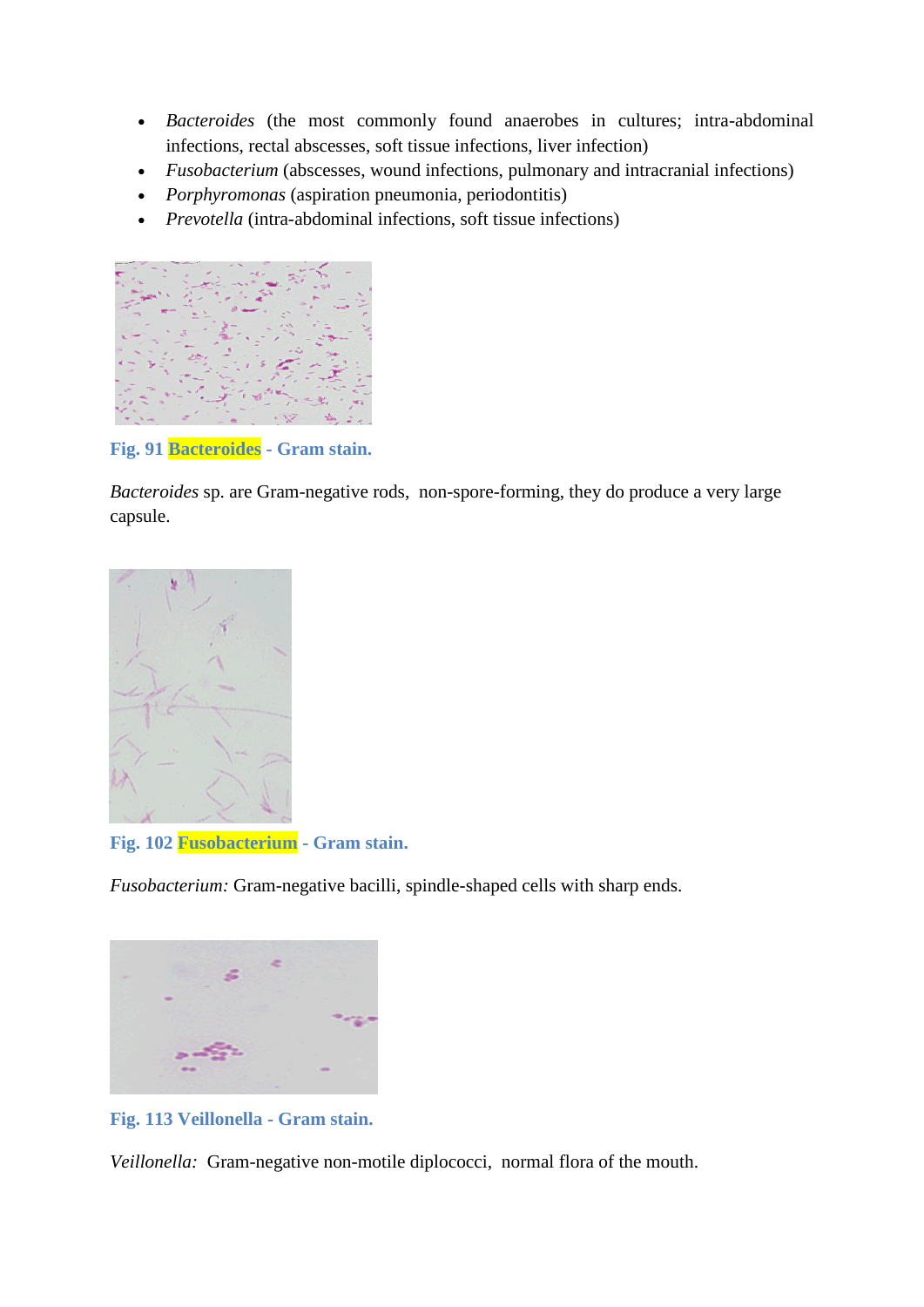# **ANAEROBIC BACTERIA – WIRTZ - CONKLIN STAIN**

Endospores produced by *Clostridium* do not stain easily. Endospores are stained by *Wirtz-Conklin* method where malachite green is used for staining and heat is used to penetrate stain. The rest of the cell is then decolorized and counterstained a light red with carbolfuchsin.



**Fig. 12** *C. botulinutm***, Wirtz-Conklin stain.**

*C. botulinum*: these gram-positive bacilli have subterminal spores (no terminal spores).



**Fig. 13** *C. tetani***, Wirtz-Conklin stain.**

*C. tetani* produces terminal spores with drum stick appearance.

# **ANAEROBIC BACTERIA - CULTIVATION**

An anaerobic bacteria culture is a method used to grow anaerobes from a clinical specimen. Obligate anaerobes are bacteria that can live only in the absence of oxygen. Obligate anaerobes are destroyed when exposed to the atmosphere for as briefly as 10 minutes. Some anaerobes are tolerant to small amounts of oxygen. Facultative anaerobes are those organisms that will grow with or without oxygen. The methods of obtaining specimens for anaerobic culture and the culturing procedure are performed to ensure that the organisms are protected from oxygen. It is crucial that the health care provider obtain the sample for culture via aseptic technique. Anaerobes are commonly found on mucous membranes and other sites such as the vagina and oral cavity. Therefore, specimens likely to be contaminated with these organisms should not be submitted for culture (throat or vaginal swab). Some types of specimens should always be cultured for anaerobes if an infection is suspected. These include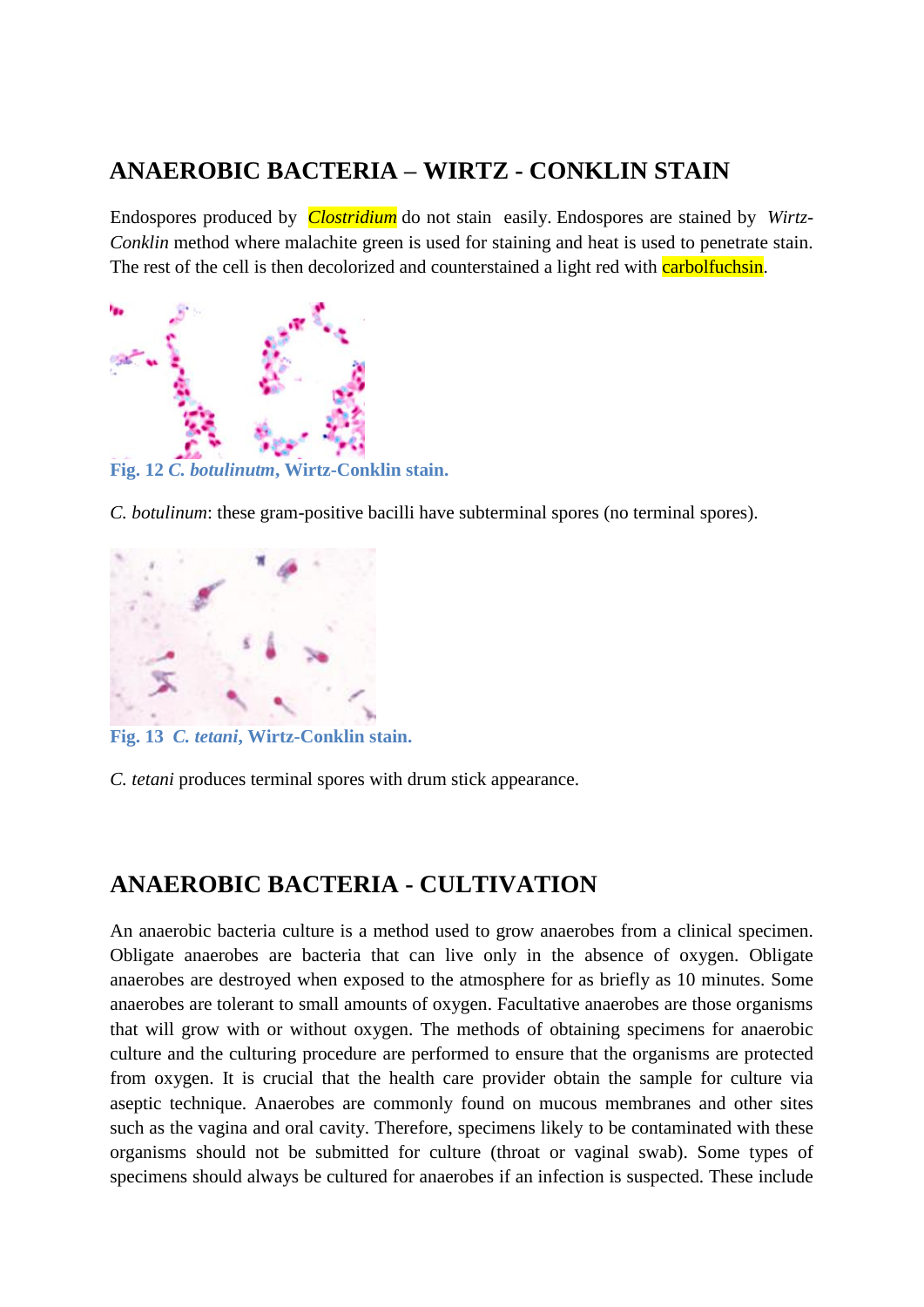abscesses, bites, blood, cerebrospinal fluid and exudative body fluids, deep wounds, and dead tissues. The specimen must be protected from oxygen during collection and transport and must be transported to the laboratory immediately. **Cultures should be placed in an environment that is free of oxygen, at 35°C for at least 48 hours before the plates are examined for growth.** 

#### **Anaerobic Growth Media**

Most strict anaerobes require not only the absence of oxygen to initiate growth, but also a redox potential below -300mV, which can be only achieved by the supplementation of media with reducing agents.

**Thioglycolate broth** is a multi-purpose, enriched differential medium used primarily to determine the oxygen requirements of microorganisms. Sodium thioglycolate in the medium consumes oxygen and permits the growth of obligate anaerobes. This, combined with the diffusion of oxygen from the top of the broth produces a range of oxygen concentrations in the media along its depth. The oxygen concentration at a given level is indicated by a redox sensitive dye like resazurine that turns pink in the presence of oxygen.



**Fig. 14 Thioglycolate broth.**

Reducing media chemically remove molecular oxygen  $(O_2)$  that might interfere with the growth of anaerobes. Thioglycolate combines with dissolved  $O<sub>2</sub>$  to deplete in media. The primary plating media for inoculating anaerobic specimen includes a nonselective blood agar and one or all of the following mentioned selective media.

#### **Non selective media used in anaerobic bacteriology:**

- 1. Anaerobic blood agar: It is a nonselective medium for isolation of anaerobes and facultative anaerobes.
- 2. Egg-yolk agar (EYA): Nonselective for determination of lecithinase and lipase production by clostridia and fusobacteria.
- 3. Cooked meat broth: Nonselective for cultivation of anaerobic organisms; with addition of glucose, can be used for gas-liquid chromatography.
- 4. Peptone-yeast extract glucose broth (PYG): Nonselective for cultivation of anaerobic bacteria for gas-liquid chromatography.

#### **Selective and differential media used in anaerobic bacteriology:**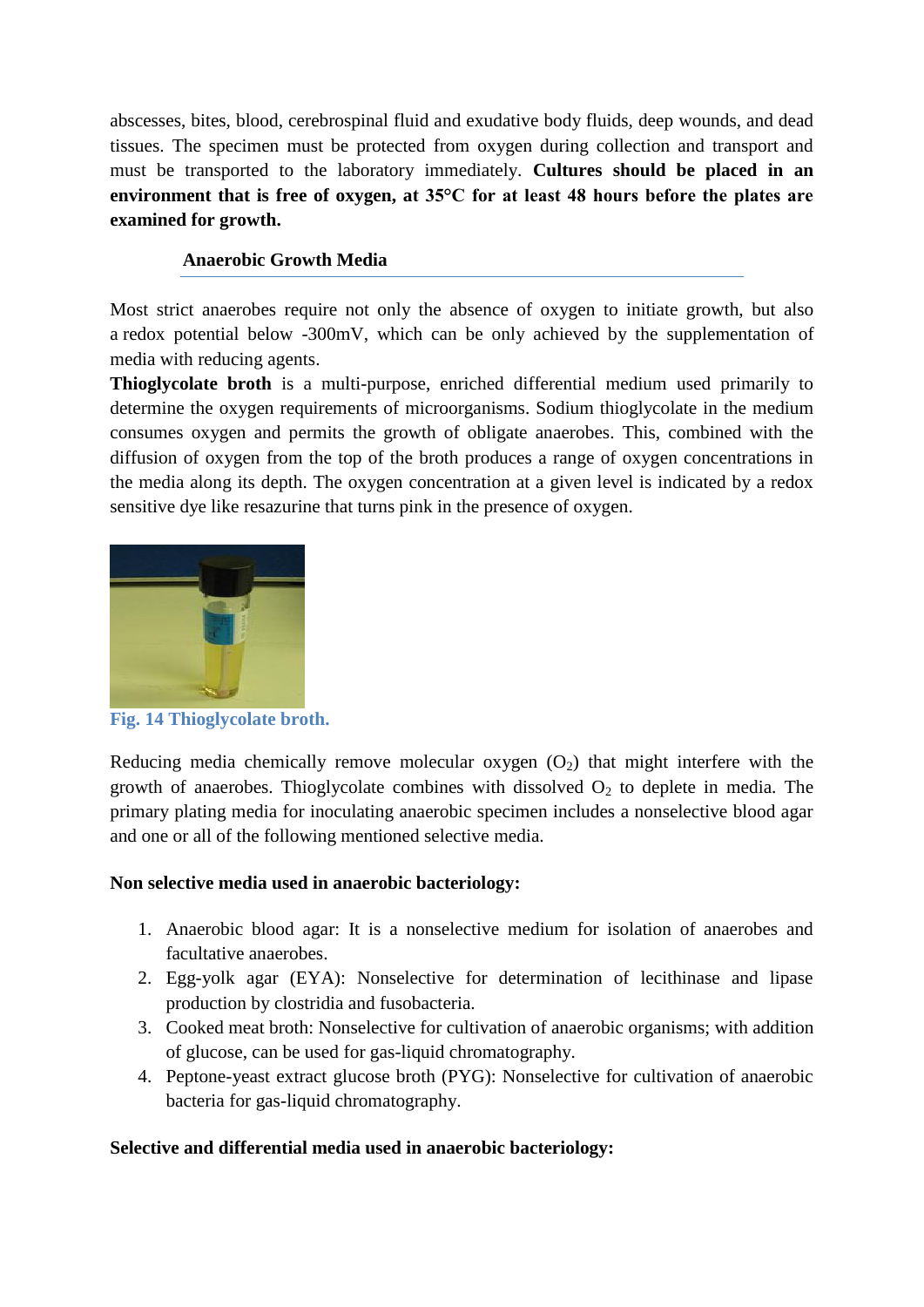- 1. Bacterioides bile esculin agar (BBE): It is selective and differential for *Bacteriodes fragilis* group and good for presumptive identification.
- 2. Laked Kanamycin-vancomycin blood agar (LKV): It is selective for isolation of *Prevotella* and *Bacteriodes* spp.
- 3. Anaerobic phenylethyl alcohol agar (PEA): Selective for inhibition of gram negative rods and swarming by some clostridia.
- 4. Cycloserine cefoxitin fructose agar (CCFA): selective for clostridium difficile.
- 5. Thioglycollate broth: Non selective for cultivation of anaerobes; as well as facultative anaerobes and aerobes.

#### **Special culture techniques for anaerobic bacteria**

#### **Candle jar**

A microaerophile is a microorganism that requires oxygen to survive, but requires environments containing lower levels of oxygen than are present in the atmosphere (20% concentration). Many microphiles are also capnophiles, as they require an elevated concentration of carbon dioxide. In the laboratory they can be easily cultivated in a candle jar. A candle jar is a container into which a lit candle is introduced before sealing the container's airtight lid . The candle's flame burns until extinguished by oxygen deprivation, which creates a carbon dioxide-rich, oxygen-poor atmosphere in the jar. Many labs also have access directly to carbon dioxide and can add the desired carbon dioxide levels directly to incubators where they want to grow microaerophiles. Candle jars are used to grow bacteria requiring an increased  $CO<sub>2</sub>$  concentration (capnophiles). Candle jars increase  $CO<sub>2</sub>$  concentrations and still leave some  $O_2$  for aerobic capnophiles.





#### **Gas pack**

Gas packs can generate  $CO<sub>2</sub>$  also and are generally used in place of candle jars. The packet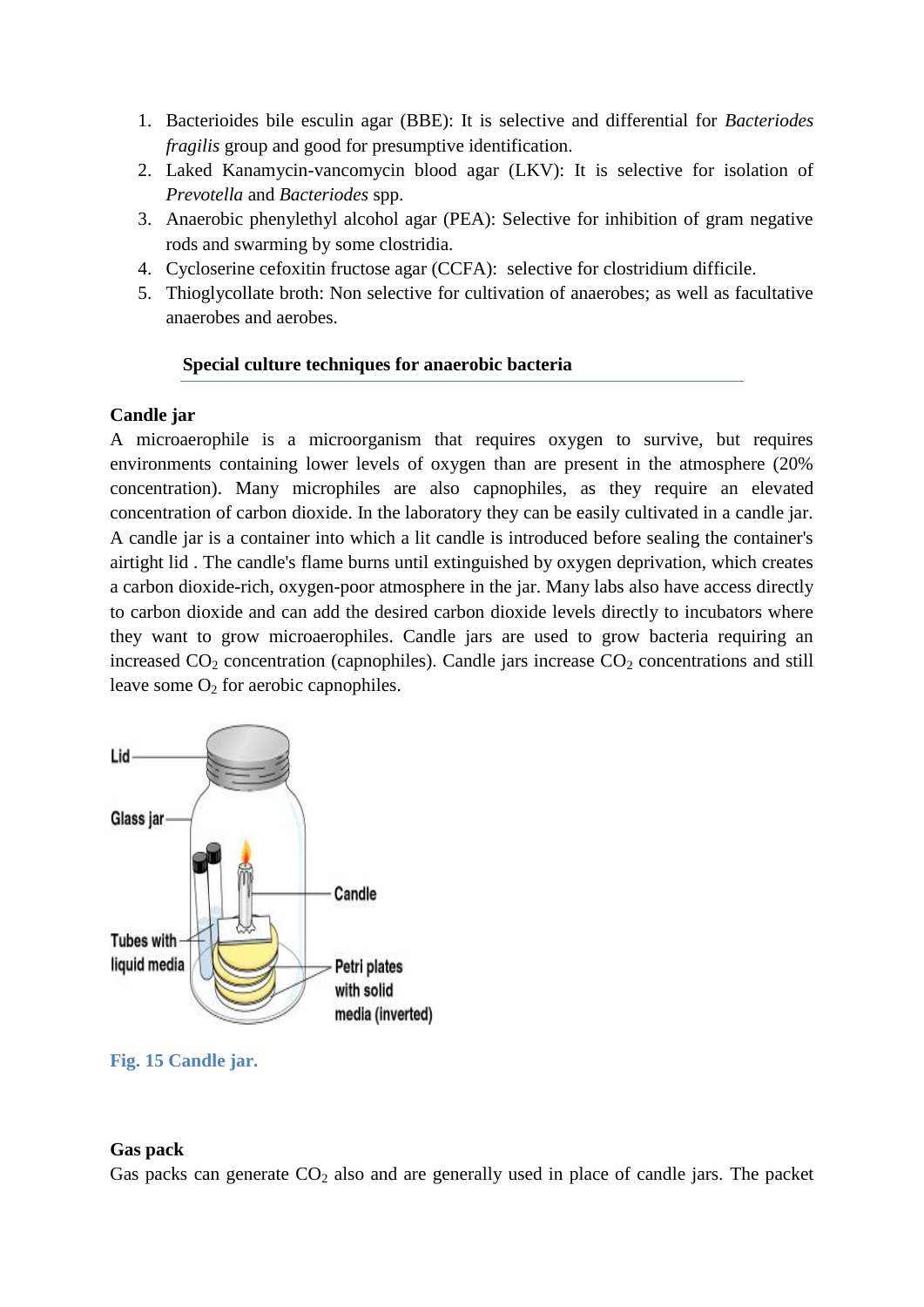consist of a bag containing a Petri plate and  $CO<sub>2</sub>$  gas generator. The gas generator is crushed to mix the chemicals it contains and start the reaction that produces  $CO<sub>2</sub>$ . This gas reduces the oxygen concentration in the bag to about 5% and provides  $CO<sub>2</sub>$  concentration of about 10%.





#### **Anaerobic jar**

Petri plates can be incubated in an anaerobic jar or anaerobic chamber. Sodium bicarbonate and sodium borohydride are mixed with a small amount of water to produce  $CO_2$  and  $H^+$ . A palladium catalyst in the jar combines with the  $O_2$  in the jar and the H<sup>+</sup> to remove  $O_2$ .



**Fig. 17 Anaerobic jar.**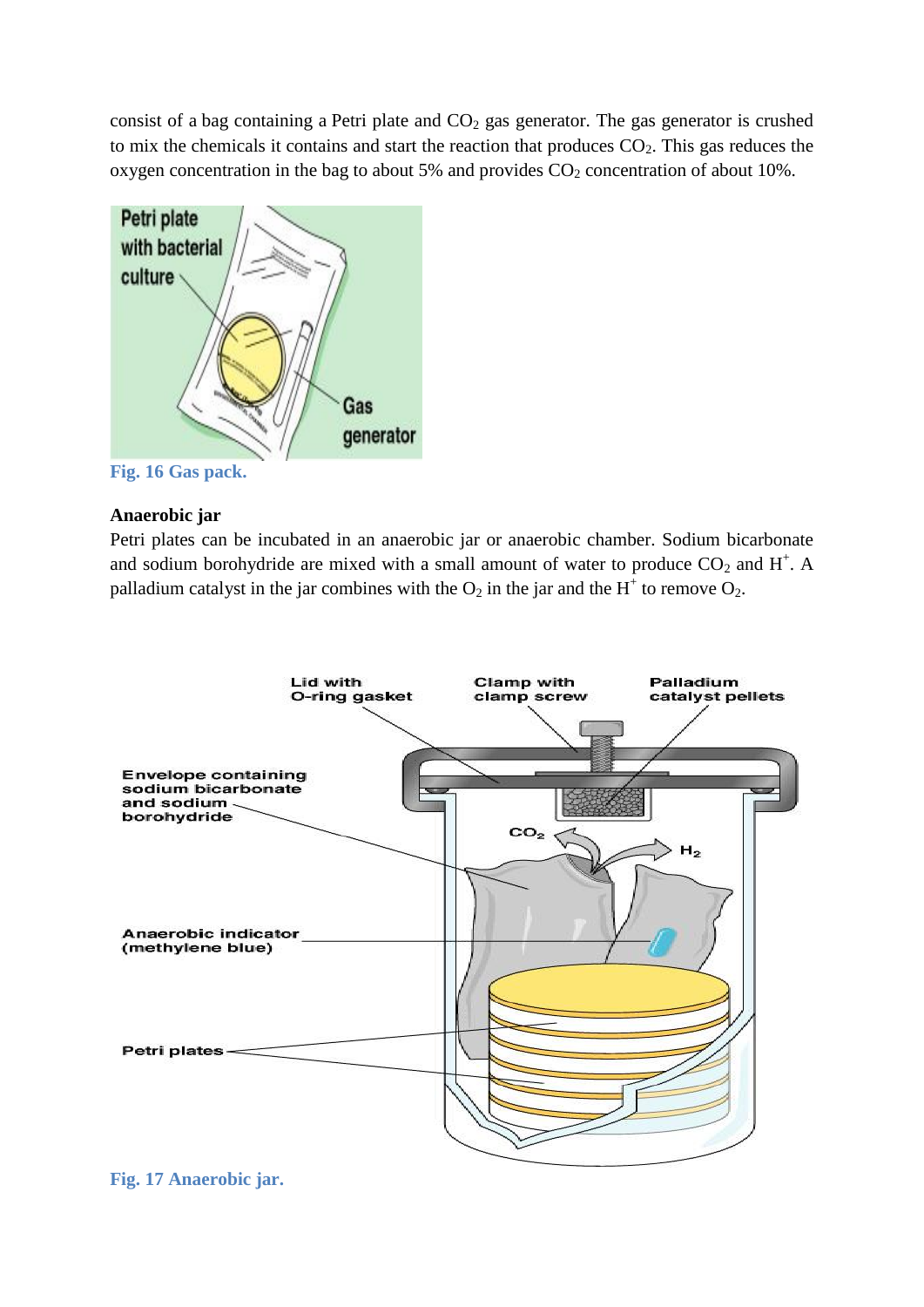#### **Biological method**

Biological method can be use to establish anaerobic conditions. One half of the solid medium in the Petri´s dish is innoculated with the tested sample, the second half is inoculated with *Serratia marcescens -* aerobic bacteria able to produce anaerobic environment by the consumption of oxygen. Petri dish is sealed with the wax or parafin and cultured in aerobic environment.

#### **SOURCES:**

Boundless. "Special Culture Techniques." *Boundless Microbiology*. Boundless, 21 Jul. 2015. Retrieved 02 Nov. 2015 from:

https://www.boundless.com/microbiology/textbooks/boundlessmicrobiology-textbook/culturing-microorganisms-6/culturingbacteria-58/special-culture-techniques-368-7658/

Tankeshwar Acharya: Oxygen Requirements for Pathogenic Bacteria 2015-11-22 . Available from:

http://microbeonline.com/oxygen-requirements-for-pathogenicbacteria/

Anel, Ramon L. and R. Phillip Dellinger. "Sepsis and Bacteremia." In *Conn's Current Therapy 2001,* edited by Robert E. Rakel and Edward T. Bope. Philadelphia: W.B. Saunders Company, 2001, pp.56–62.

Fischbach, Frances. "Blood Cultures." In *A Manual of Laboratory & Diagnostic Tests.* 6th ed. Philadelphia: Lippincott Williams & Wilkins, 2000, pp.542–545.

Henry, J.B. *Clinical Diagnosis and Management by Laboratory Methods.* 20th ed. New York: W.B.Saunders Company, 2001.

Wallach, Jacques. *Interpretation of Diagnostic Tests.* 7th ed. Philadelphia, PA: Lippincott Williams & Wilkens, 2000.

Wells CL, Wilkins TD. Clostridia: Sporeforming Anaerobic Bacilli. In: Baron S, editor. Medical Microbiology. 4th edition. Galveston (TX): University of Texas Medical Branch at Galveston; 1996. Chapter 18. Available from: http://www.ncbi.nlm.nih.gov/books/NBK8219/

The American Society for Microbiology. 1752 N St. N.W., Washington, DC 20036. (202) 737-3600. http://www.asmusa.org .

John E. Bennett, Raphael Dolin, Martin J. Blaser. Principles and Practice of Infectious Diseases, Elsevier Health Sciences, Aug 28, 8th edition, 1st Volume. ISBN 978-1-4557-4801-3. 2014 - 3904 pages. From:

https://books.google.sk/books?id=BseNCgAAQBAJ&printsec=f rontcover&source=gbs\_atb#v=onepage&q&f=false

National Center for Infectious Disease, Centers for Disease Control and Prevention. 1600 Clifton Road NE, Atlanta, GA 30333. (800) 311-3435. http://www.cdc.gov .

Alvin Fox DM. Nutrition, growth and energy metabolism. In: Baron S, editor. Medical Microbiology. 4th edition. Galveston

Ryan, J. R. (2004). Clostridium, Peptostreptococcus, Bacteroids, and other Anaerobes. In K. J. Ryan, & C. G. Ray (Eds.), *Sherris Medical Microbiology: An Introduction to Infectious Diseases* (4th ed., pp. 309-326). USA: McGraw-Hill.

Todar, K. (2008-2012). *"* Pathogenic Clostridia, including Botulism and Tetanus*"*. Online Textbook of Bacteriology*.* From: http://textbookofbacteriology.net/clostridia.html

Zaina Habrawi, MD. The Poison That Became a Medicine. From: http://www.epharmapedia.com/news/details/11/220?lang=en

(TX): University of Texas Medical Branch at Galveston; 1996. Chapter 11. Available from: http://www.microbiologybook.org/fox/nutrition.htm

Murray, P. R., Baron, E. J., Jorgensen, J. H., Landry, M. L., Pfaller, M. A., & Yolken, R. H. (Eds.). (2003). *Manual of Clinical Microbiology* (8th ed.). Herdon, VA, United States of America: American Society for Microbiology.